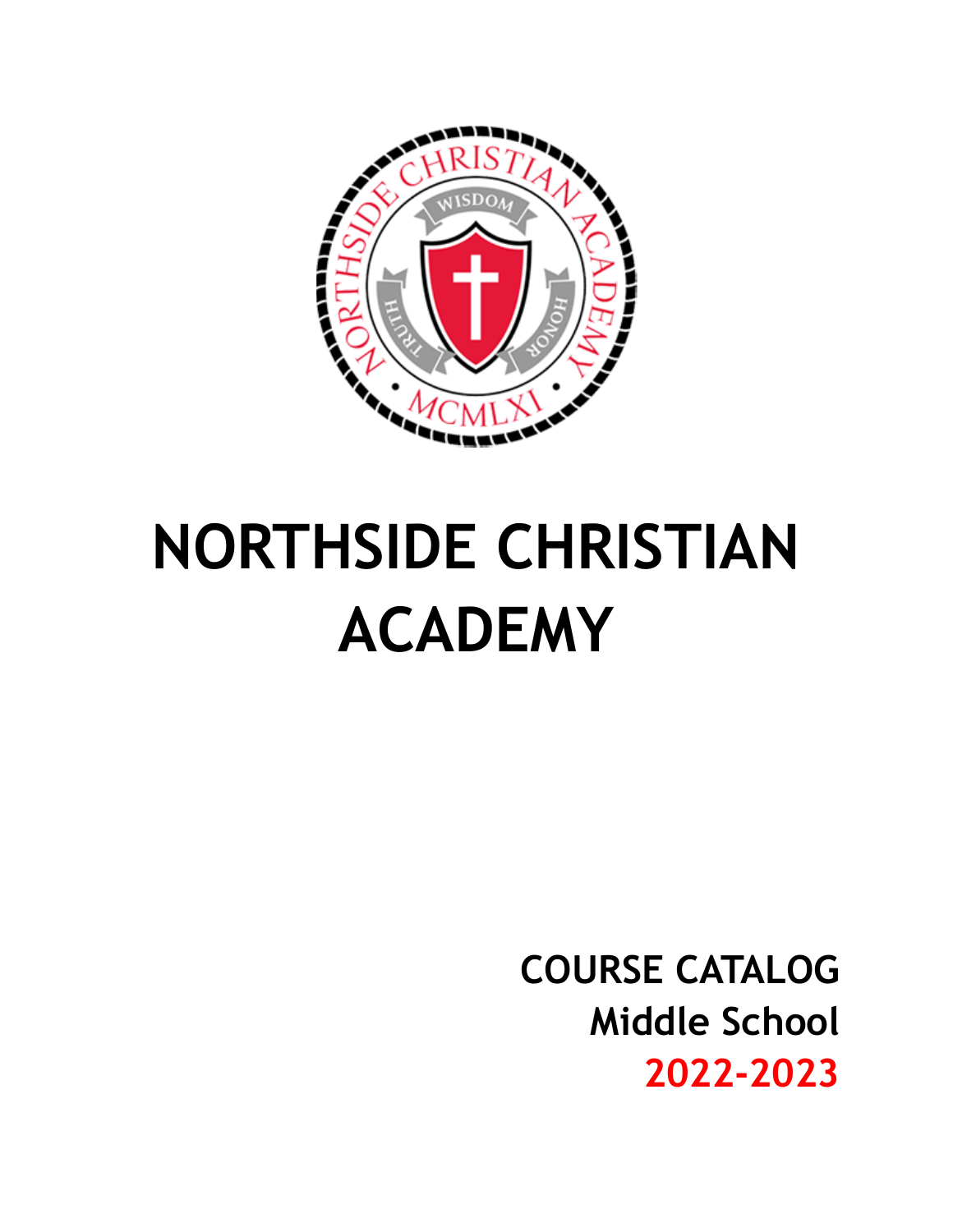#### **Bible Courses**

#### **Course Title: Middle School Bible 06**

**Description:** The *Bible Truths 6* guides students in learning more about God and the plan of salvation. Analyzing Bible verses, learning Bible-study skills, critiquing responses, formulating biblical philosophies, and writing opportunities allow the students to be directed by God's Word toward a heart and character that is pleasing to God. Students will be required to memorize Bible verses for quiz grades and will have unit tests to identify mastery of each lesson.

## **Course Title: Middle School Bible 07**

**Description:** *Walking in Truth* is designed to help middle school students understand and live out the biblical worldview in today's post-Christian culture. Students unpack and discuss Christian answers to the "big questions" about God, the universe, human beings, truth, and morality. Key topics covered include: creation and the Fall, covenants, monotheism, omnipotence, omnipresence, and omniscience, revelation, theism, truth, and worldview. *Walking in Truth* is uniquely designed to increase your student's cultural engagement and critical thinking skills with Socratic questioning, real-world applications, and a comparative worldview approach.

# **Course Title: Middle School Bible 08**

**Description:** This course is designed to equip each student with an introduction and understanding of major Bible doctrines and how they relate to his/her life. This will be accomplished by surveying major themes, characters and life principles found in the Bible. The objective is to take the timeless truths of God's Word and make them relevant and applicable in each student's life.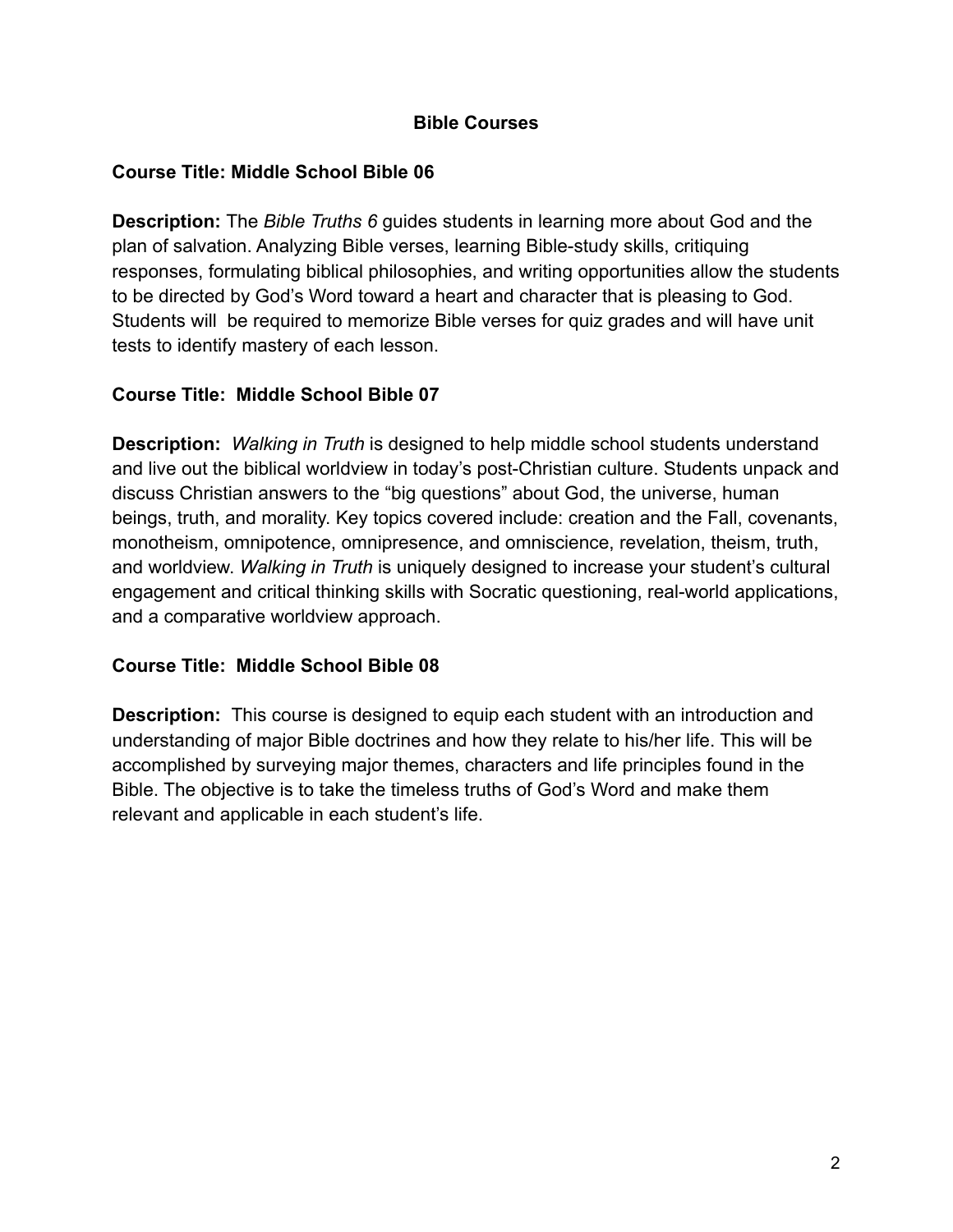# **English Courses**

## **Course Title: English 06**

**Description:** English 06 is a course of study in language arts. It includes components of reading, writing, grammar, spelling, and vocabulary. Students will read a variety of genres including fiction and non-fiction; biographies; and poetry. Students are expected to produce cohesive, coherent, and error-free multi-paragraph essays each quarter. Students will write essays of increasing complexity containing formal introductions, ample supporting evidence, and conclusions.

## **Course Title: Writing and Grammar English 07**

**Description:** English 07 is a course of study in language arts. It includes components of reading, writing, grammar, spelling, and vocabulary. Students will identify the eight parts of speech by diagramming sentences. Students will develop complex writing skills; constructively critique their own and other's writing; Apply punctuation, grammar, and syntax skills; recognize and apply grade appropriate vocabulary, and read with fluency, with focus on comprehension. Students will read a variety of genres including fiction and non-fiction; biographies; and poetry. Students are expected to produce cohesive, coherent, and error-free multi-paragraph essays each quarter.

# **Course Title: Writing and Grammar English 08**

**Description:** English 08 is a course of study in language arts. It includes components of reading, writing, grammar, spelling, and vocabulary. Students will show mastery by identifying the eight parts of speech by diagramming sentences. Students will develop complex writing skills; constructively critique their own and other's writing; Apply punctuation, grammar, and syntax skills; recognize and apply grade appropriate vocabulary, and read with fluency, with focus on comprehension. Students will read a variety of genres including fiction and non-fiction; biographies; and poetry. Students are expected to produce cohesive, coherent, and error-free multi-paragraph essays each quarter.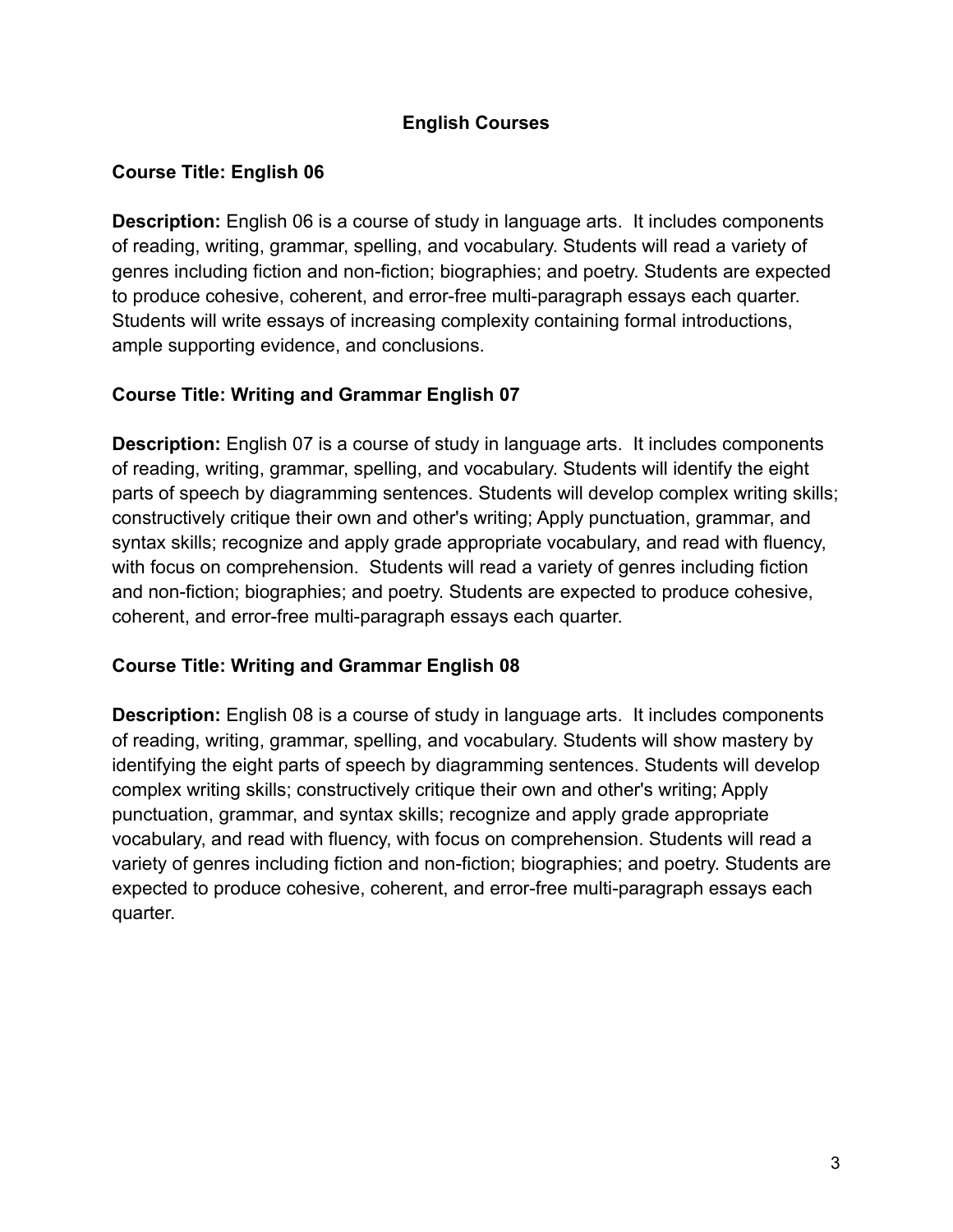#### **Mathematics Courses**

#### **Course Title: 6th Grade Math**

**Description:** This course is designed to help students review and expand on previously learned concepts of addition, subtraction, multiplication, and division. In this course, students will study the order of operations, geometry and measurement, integers, divisibility concepts, ratios, statistics and probability, prime and composite numbers; patterns and sequences, and powers and roots. Students will specifically learn about adding/subtracting fractions with a common denominator, multiplying by multiples of 10 and 100, perimeter, simple probability, decimal parts of a meter, reciprocals, volume, square roots, graphing points on a coordinate plane, and more. Math fact drills are administered daily. Students are required to take notes, participate in class discussions, complete in-class and homework assignments, quizzes, and tests.

#### **Course Title: 7th Grade Math**

**Course Description:** This course is designed to help students review and expand on previously learned concepts of addition, subtraction, multiplication and division. Students will study math properties, place values, word problems, fractions, basic geometry, measurements, working with money, decimals, conversions, exponents, prime and composite numbers, greatest common factors, mean, median, mode and range, square roots, reciprocals, ratios, negative numbers, graphing, and least common multiples. Math fact drills are administered daily. Students are required to take notes, participate in class discussions, complete in-class and homework assignments, quizzes, and tests.

#### **Course Title: 8th Grade Math/Pre Algebra**

**Description:** This course is designed to prepare students for high school Algebra, and will review arithmetic calculation, measurements, geometry and other skills. Students are introduced to Pre-algebra, ratios, probability and statistics. Students will specifically study adding/subtracting/multiplying fractions, equivalent fractions, percents, the metric system, square roots, repeating decimals, scientific notation, Pi, graphing inequalities, multiplying algebraic terms, the Pythagorean Theorem, the slope-intercept form of linear equations, word problems, graphing, and more. In-depth investigations are provided every 10 lessons, and each have their own set of questions. Math fact drills are administered daily. Students are required to take notes, participate in class discussions, complete in-class and homework assignments, quizzes, and tests.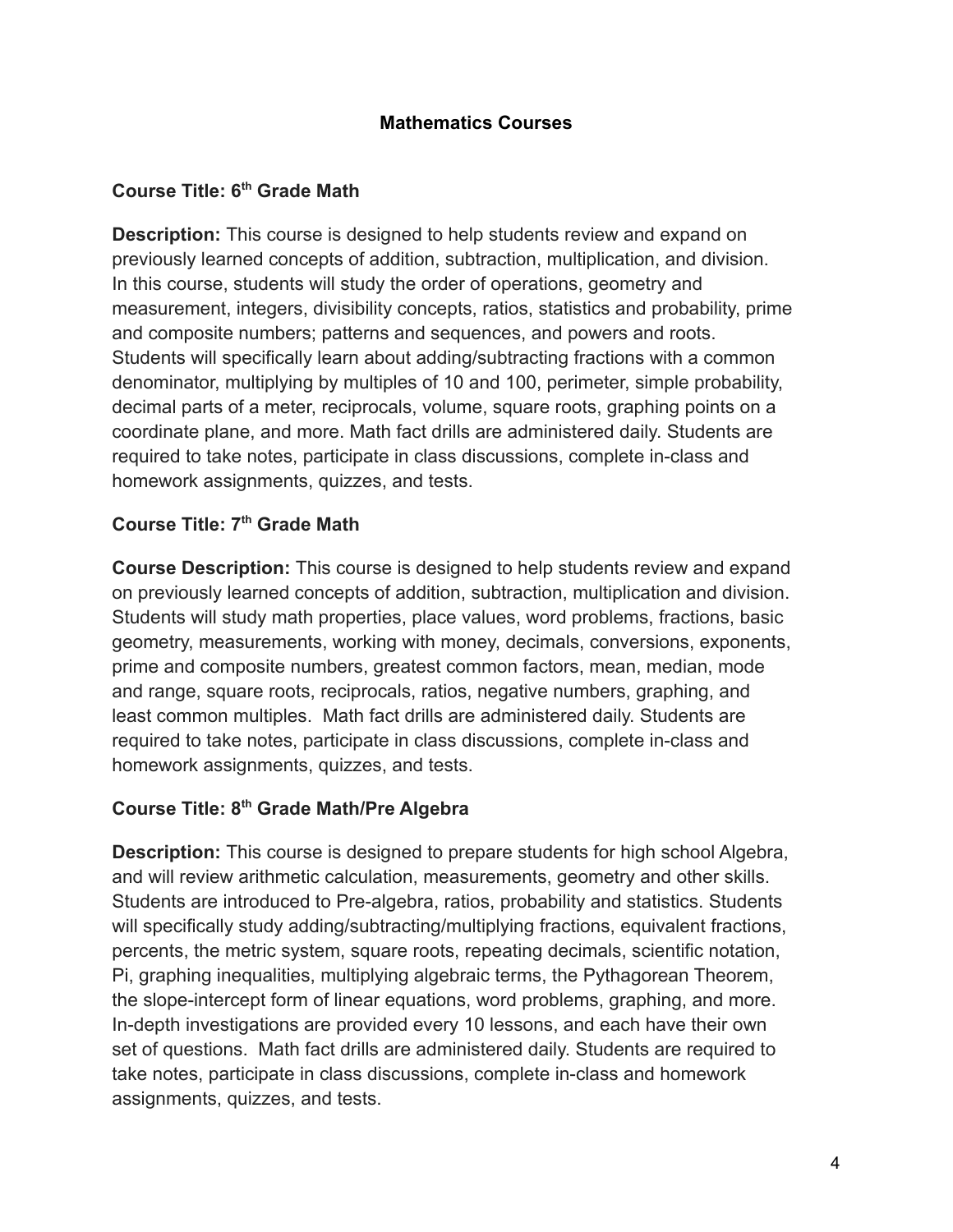#### **Social Studies Courses**

#### **Course Title: 6th grade Introduction to World Studies**

**Description:**World Studies is an overview of world events and cultures from the ancient civilization of Mesopotamia to the age of Imperialism. Map Studies and current events are an important part of the course. Through the course, students will develop note taking and study skills that will be instrumental to their future success

#### **Course Title: 7 th US History**

**Description:**This course is an overview of the history of the United States from exploration to the Civil War. Through this course, students will experience a series of different teaching methods from hands on learning to book work and note taking. Our focus is to ensure the students will gain a solid foundation of knowledge about the heritage of this country and will be able to identify examples of God's providence in all of the areas of US History.

#### **Course Title**: **8 th US History/ the History of North Carolina.**

**Description:** In the first quarter students will be learning about the History of North Carolina and North Carolina's geography and government. In quarters 2-4 the students will continue their overview of US History covering Reconstruction through the new millennium. Through this course,students will experience a series of different teaching methods from hands on learning to book work and note taking. Our focus is to ensure the students will gain a solid foundation of knowledge about the heritage of this country and will be able to identify examples of God's providence in all of the areas of US History.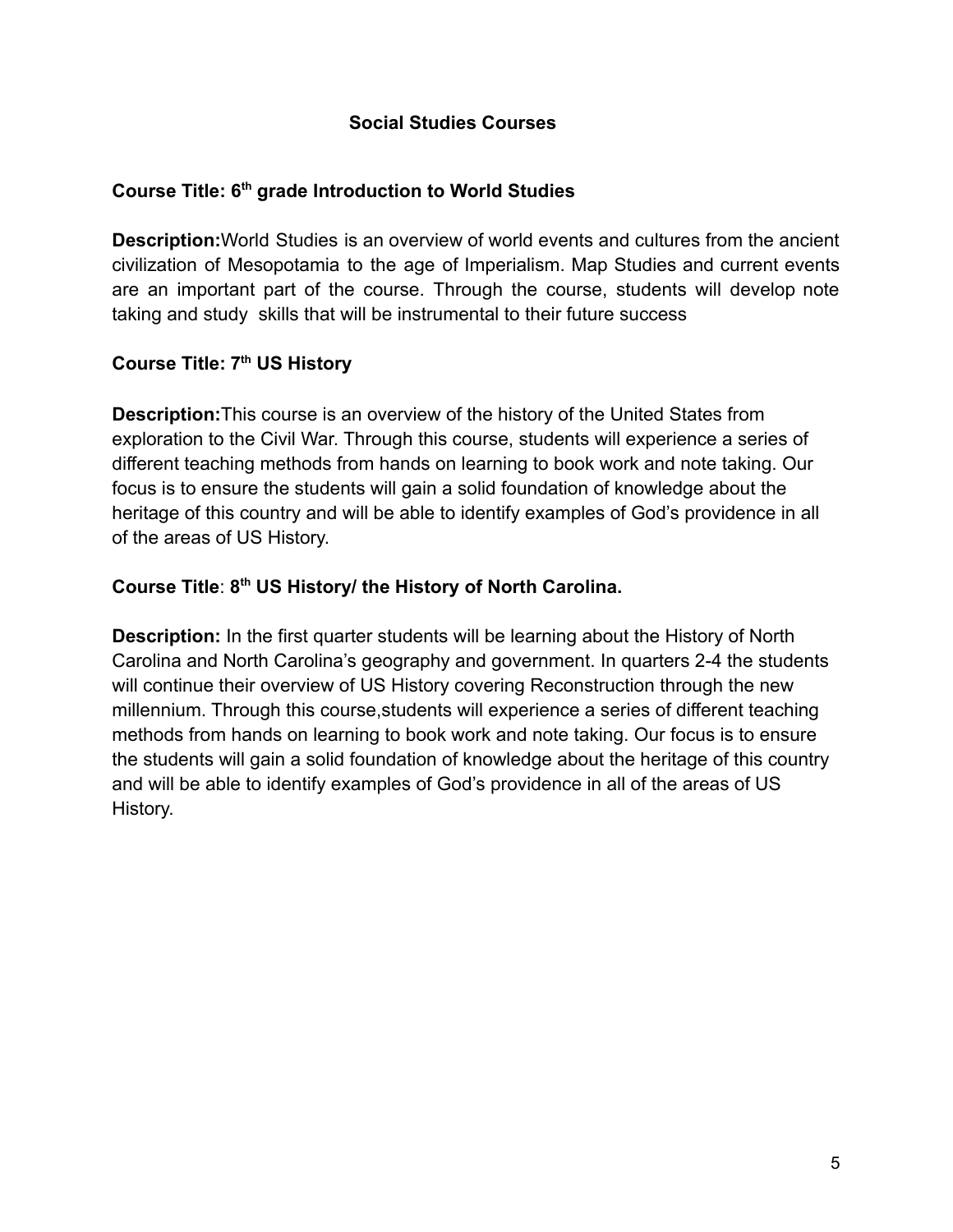## **Science Courses**

## **Course Title: General Science 06**

**Description:** This course presents the universe as the direct creation of God and refutes the man-made idea of evolution. The *BJU Press* sixth curriculum presents this information in an illustration complete with photos and art, and features many charts and demonstrations. The students are guided in projects and experiments for use at home and school. Some of the topics covered in general grade science include invertebrates, plants, the universe, space travel, matter, the scientific method, ecosystems, and the modern classification system.

## **Course Title: Life Science 07**

**Description:** *BJU Press Life Science* is a science course that exists to develop a Christian worldview through the medium of the living, physical world, God's handiwork. The major topics included are the cells, classification, plant biology, and a brief overview of the animal kingdom. This course also offers an introduction to Biblical Creationism and the fallacies of evolutionism that is a foundational element that is necessary to teach in Christian science classrooms.

#### **Course Title: Earth Science 08**

**Description:** *BJU Press Earth and Space Science* is a science course that exists to develop a Christian worldview through the medium of the non-living, material world, God's handiwork. The major topics covered include introductions to astronomy, meteorology, geology, and earth's natural processes. This course also offers an introduction to Biblical Creationism and the fallacies of evolutionism that is a foundational element that is necessary to teach in Christian science classrooms.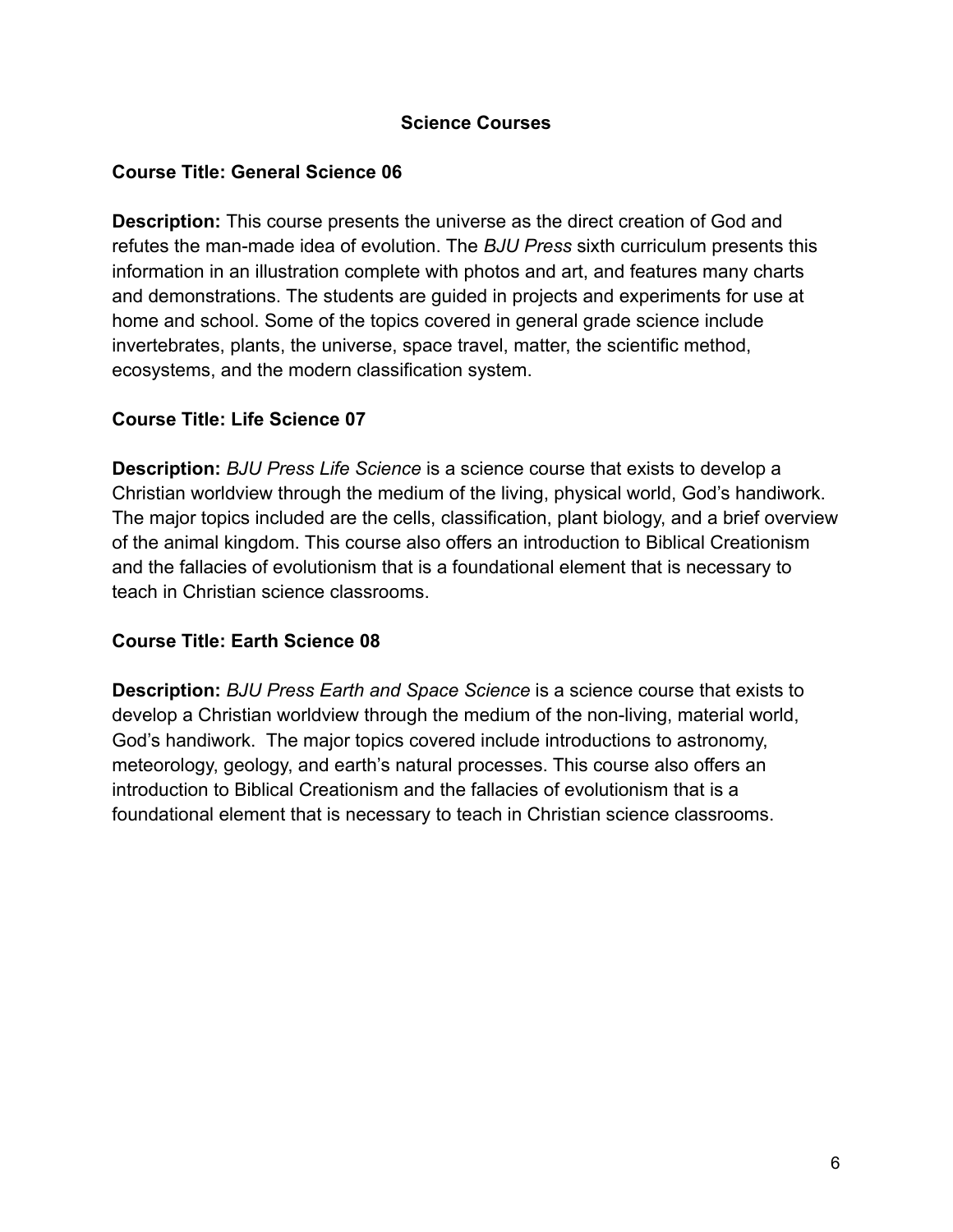## **PE and Health Courses**

## **Course Title: Eighth Grade Girls Health/Eighth Grade Boys Health**

**Description:** The focus of *Project School Wellness* health education is much more holistic and comprehensive than traditional health programs. Skills-Based Health is a health education framework focused on mastering vital life skills and understanding essential health concepts for the purpose of empowering students to live healthy lives. Students will learn that health is multidimensional and that the dimensions of health are interconnected. Understanding these two principles is fundamental if students are going to take ownership of their health and create a thriving life.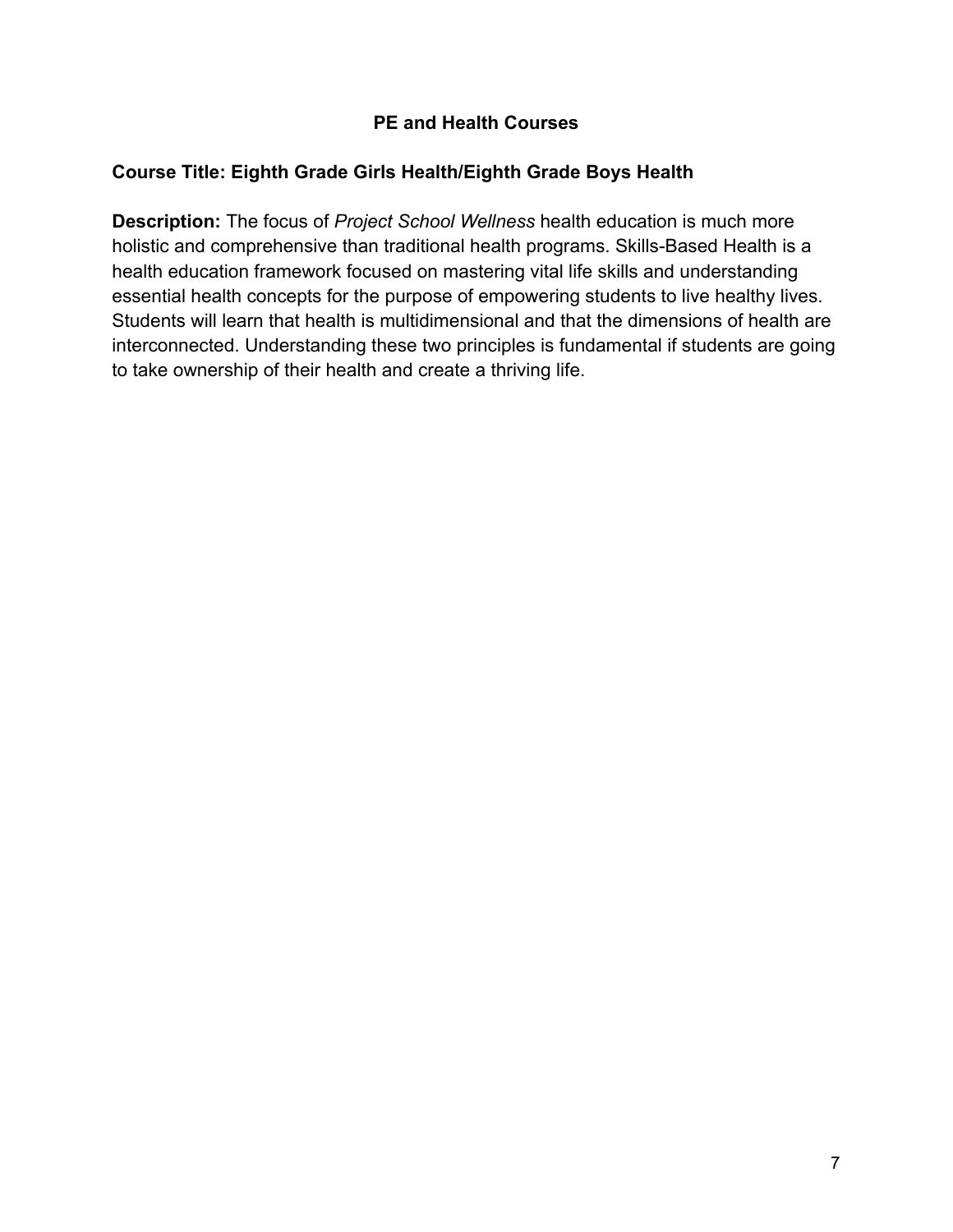#### **Elective Courses**

#### **Course Title: Art**

**Description:** The class will offer students the opportunity to develop their skills in multiple areas of visual art. Through the understanding of the elements of Art they will be encouraged to develop their own artwork utilizing these elements and reflecting the beauty and order found in God's creation.

#### **Course Title: Mock Trial**

**Description:** In Mock Trial, students will role-play witnesses and lawyers in both civil and criminal actions relating to contemporary topics. The goal of this class is to increase confidence in public speaking and critical thinking as well a knowledge of legal processes and civic engagement. Mock trials have proven to be an effective learning tool for students of all grade levels. It helps them understand the law, practice critical thinking, and gain greater confidence with public speaking by assuming the roles of attorneys and witnesses in a fictional criminal or civil trial. Participants experience first-hand the difficulties that judges, lawyers, and juries face in determining which facts are relevant and what legal arguments are effective

#### **Course Title: Finance**

**Description:** Personal Finance is a course designed to help students understand the impact of individual choices on occupational goals and future earnings potential. By completing certain projects, students will experience real world scenarios and use strategies covered in the course to help them make sound financial decisions. Students will design personal and household budgets; simulate use of checking and saving accounts; demonstrate knowledge of finance, debt, and credit management; evaluate and understand discounts, tips, and taxes. This course will provide a foundational understanding for making informed personal financial decisions.

#### **Course Title: Spanish**

**Description:** This course is designed as a basic introduction to Spanish vocabulary, conversation and sentence structures as well as the cultures represented in the Spanish speaking world. Students practice new skills and explore other countries through group and individual projects.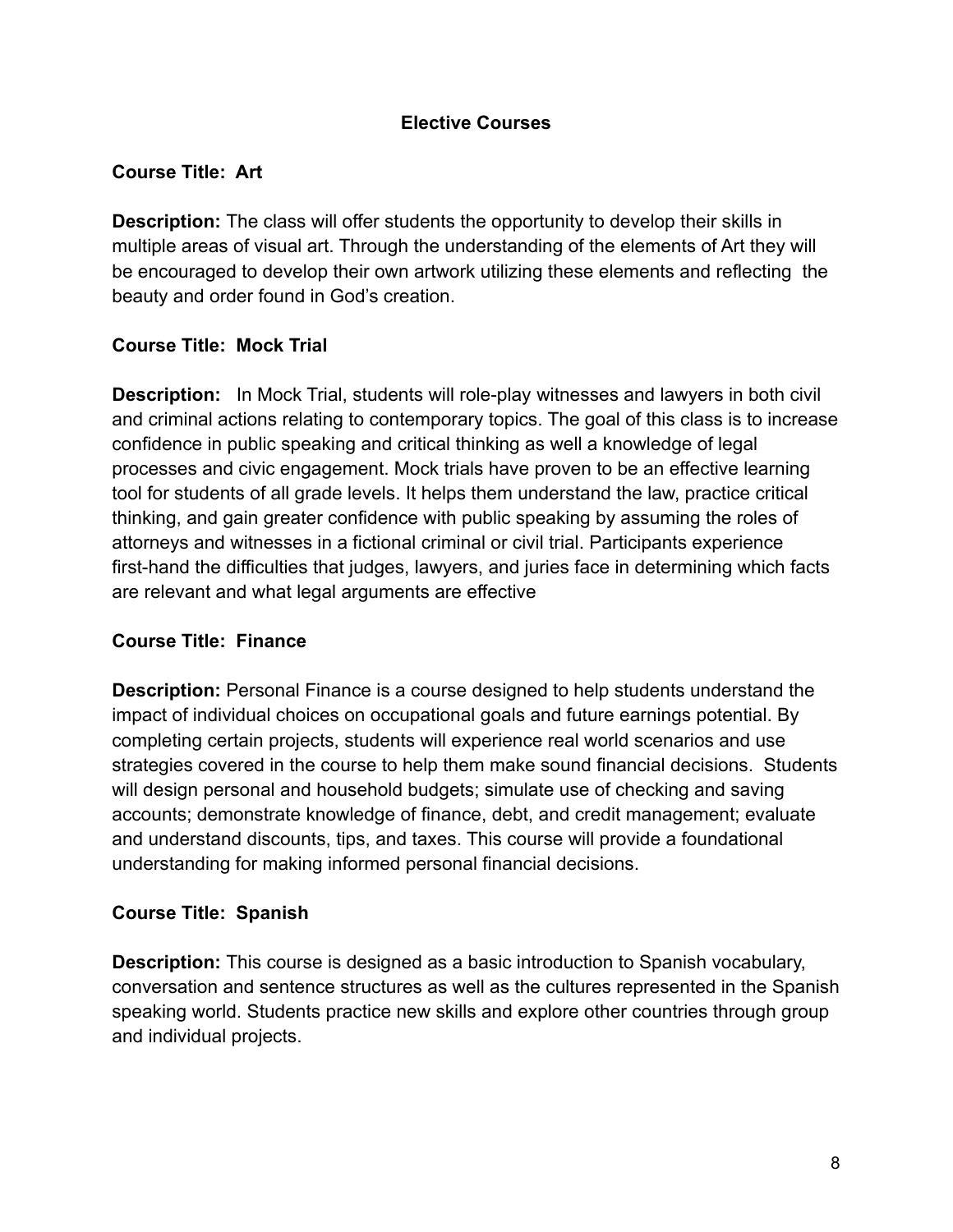## **Course Title: Discovering Science**

**Description:** Discovering Science is a lab science course that exists to develop a Christian worldview through the medium of the living physical world, God's handiwork. This course offers the ability to think and act in ways associated with inquiry, including asking questions, planning and conducting investigations, using appropriate tools and techniques to gather data, thinking critically and logically about relationships between evidence and explanations, constructing and analyzing alternative explanations, communicating scientific arguments, and writing formal lab reports.

## **Course Title: Choir**

**Description:** Students will learn the fundamental skills for singing in a choral setting. This includes the physiology of the voice, sight-reading of printed music, and the discipline of following a director. This is a yearlong course.

#### **Course Title: Drama/Dance**

**Description:** This course is designed to give students an introduction to drama and dance. Skills like rhythm, counting, basic jazz and modern steps will be taught in the dance portion of the class to enhance dance and musical skill. The drama portion of the class will work through reading plays and learning skills to develop characters in a theatrical setting.

# **Course Title: Drama**

**Description:** This course introduces students to the theatrical arts. We emphasize creativity, collaboration, and perseverance. Areas covered in depth include: theater vocabulary, roles in the theater, movement, acting, the reading of plays, theater design and tech, and viewing theater performances. Students will be creating projects throughout the year in groups just as they would encounter in the professional theater world.

#### **Course Title: Dance**

**Description:** Dance is an elective course designed to allow students to learn about a variety of dance genres from around the world and will provide opportunities for students to practice various dance skills and techniques. This class can count toward a Physical Education credit or a Fine Arts Credit and is open to all students and abilities.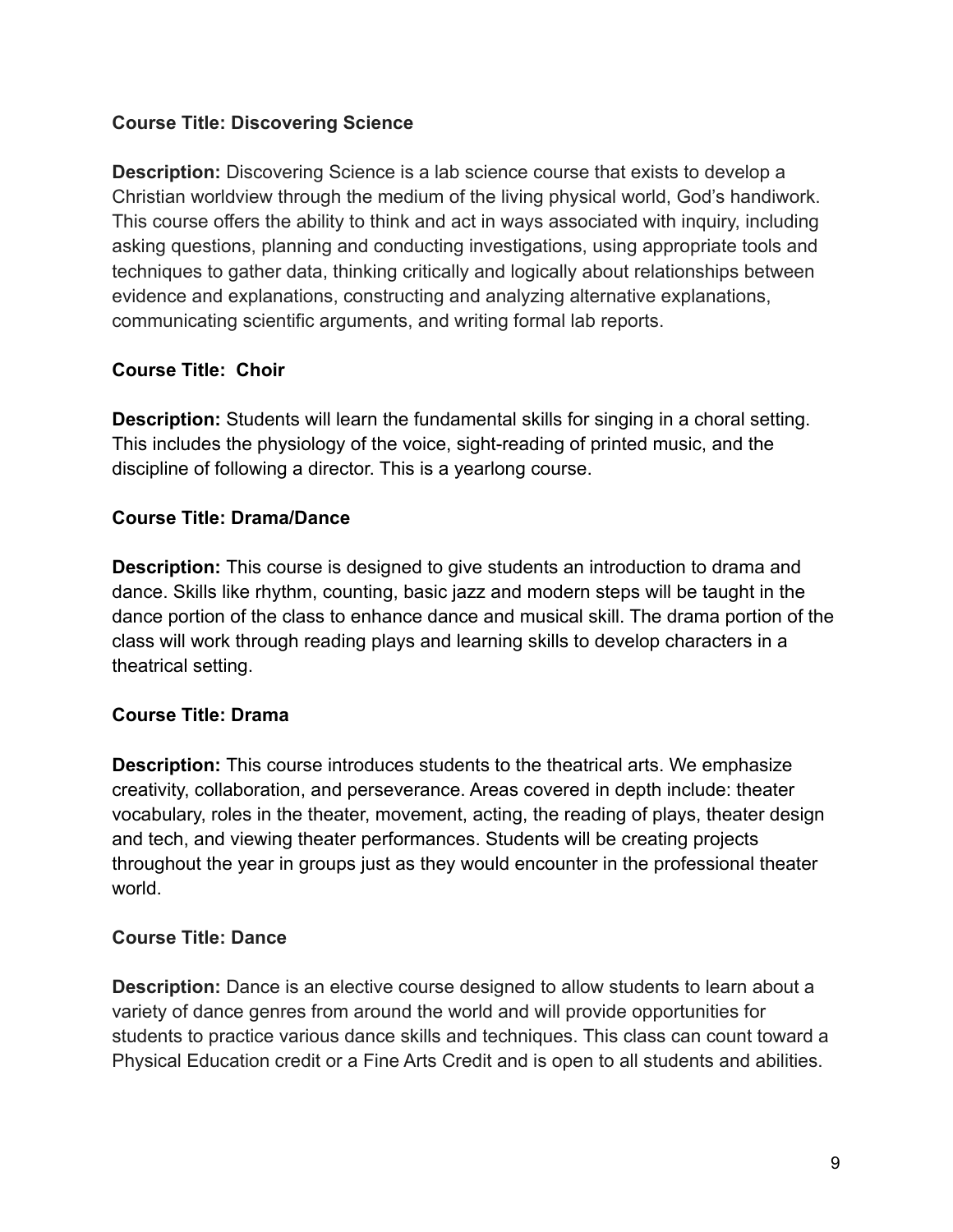## **Course Title: Praise & Worship**

**Description:** Praise and Worship Band membership is available by audition to students who sing or to students who play acoustic/electric guitar, electric bass, keyboard, or drums. The group's purpose is to serve the school community by leading worship in chapels and for special events. Students will develop musical excellence in their chosen discipline, expand their repertoire and knowledge of contemporary worship songs, and gain an understanding of how to minister with their God-given talent. Students interested in auditioning for guitar and keyboard need to be familiar with and have a prior understanding of chords. Instrumental and vocal auditions will be open based on the need for the following year. As a leadership component of the school, musicianship, as well as teacher and character recommendations, will be evaluated for possible placement. This course will count towards the fine arts requirement for graduation.

## **Course Description: Band**

**Description:** This course is designed to give the student an enriching and diverse instrumental music education. This class provides a number of performance opportunities for the student in a variety of settings. The daily objective of the course is to foster and promote musical growth through the playing of an instrument by the student. As a member of the band program, group effort and cooperation is necessary to a successful program. Band is a skilled effort in which each student is expected to show technical and musical growth throughout this course. A \$50 instrument rental fee is required for those students that will need an instrument from NCA.

Middle School Concert Band is a performing ensemble made up of students who are either continuing their musical study from the elementary level, beginning musical study on a new instrument, or are playing an instrument for the first time. This course is designed to give the student an enriching and diverse instrumental music education. This class provides a number of performance opportunities for the student in a variety of settings. The daily objective of the course is to foster and promote musical growth through the playing of an instrument by the student. As a member of the band program, group effort and cooperation is necessary to a successful program. Band is a skilled effort in which each student is expected to show technical and musical growth throughout this course. A \$50 instrument rental fee is required for those students that will need an instrument from NCA.